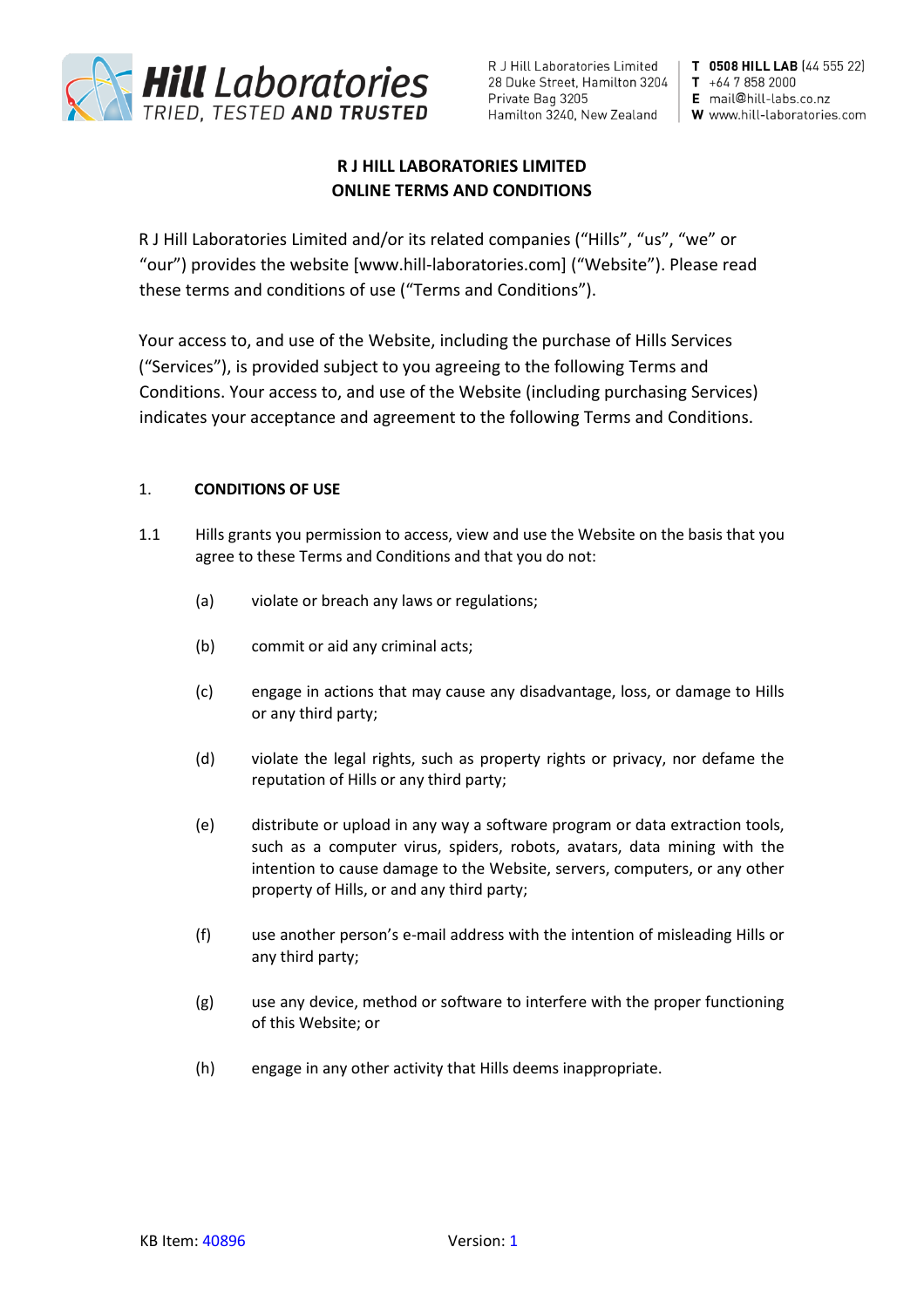

R J Hill Laboratories Limited | 28 Duke Street, Hamilton 3204 Private Bag 3205

T 0508 HILL LAB (44 555 22)  $T + 6478582000$ E mail@hill-labs.co.nz Hamilton 3240, New Zealand  $\parallel$  W www.hill-laboratories.com

# 2. **LICENCE AND USE**

2.1 When you access the Website, Hills gives you a limited licence to access and use the information on the Website for your own use. Your use of the Website's content in any other way without Hills' prior written consent breaches these Terms and Conditions.

# 3. **PRIVACY**

- 3.1 We agree not to disclose your personal information unless permitted to do so by law.
- 3.2 You agree that we may use any information we have about you relating to your creditworthiness for lawful purposes.
- 3.3 You agree and consent to Hills collecting or obtaining your personal information (as defined in the Privacy Act 1993) and in accordance with our Privacy Policy from any person (including any collection agency) and to use that information for any purposes in connection with Hills business, including for credit assessment or debt collection purposes to sending emails or other types of electronic messages that promote Hills' Services to you.
- 3.4 Please refer to the Privacy Policy on the Website, which is to be read in conjunction with these Terms.

# 4. **APPLICABLE JURISDICTION**

4.1 These Terms will be deemed to be made in New Zealand and will be construed and governed by the laws of New Zealand. The parties submit to the exclusive jurisdiction of the courts of New Zealand.

# 5. **RIGHT TO AMEND TERMS AND CONDITIONS**

5.1 Hills reserves the right to amend these Terms and Conditions at any time by posting the relevant amended Term and Conditions on the Website, without prior notice. The amended Terms and Condition will be effective immediately upon posting on the Website. You are responsible for checking this page whenever you use the Website for the most current version of the Terms and Conditions.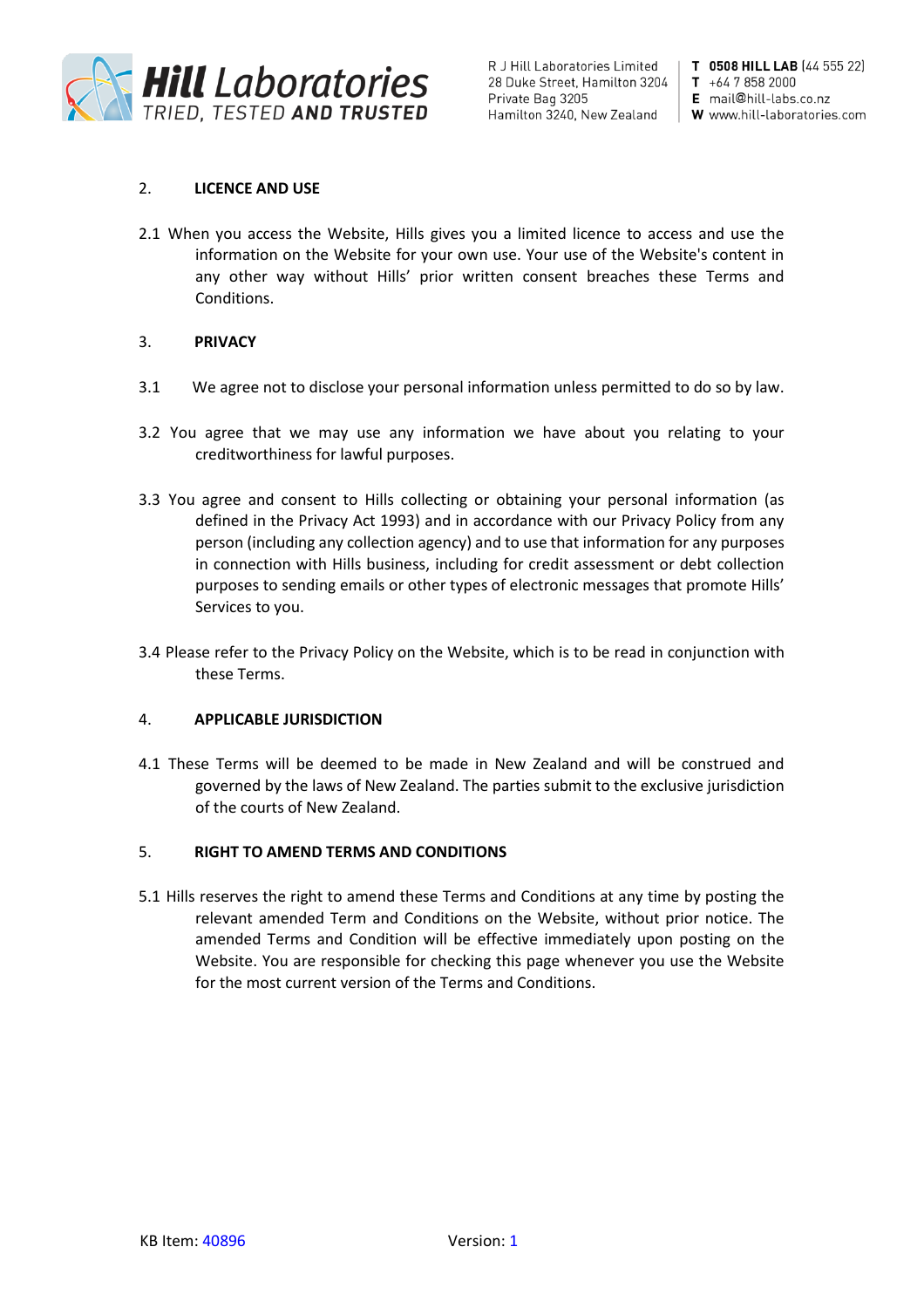

R J Hill Laboratories Limited | 28 Duke Street, Hamilton 3204 | T +64 7 858 2000 Private Bag 3205

T 0508 HILL LAB (44 555 22) E mail@hill-labs.co.nz Hamilton 3240, New Zealand | W www.hill-laboratories.com

# 6. **LINKED SITES**

- 6.1 The Website may contain links to web sites of Hills, its affiliates, and third parties ("Linked Sites").
- 6.2 The Linked Sites are not under the control of Hills nor does Hills assume any responsibility for the content of any Linked Site. In no event shall Hills be liable for any loss or damage incurred by accessing or using any Linked Site.

### 7. **PROVIDING INFORMATION**

- 7.1 To become a Registered User and to use or request our Services and/or order our Service ("Order"), via our Website you must provide certain Personal Information ("Personal Information").
- 7.2 Each time you access or use the Website where you are required to enter your Personal Information you warrant and represent that:
	- (a) the information provided is true and accurate and you agree to update your details if they change;
	- (b) you are an New Zealand citizen or registered entity; and
	- (c) any individual that makes an order is aged over 18 years and can form a legally binding contract.
- 7.3 When entering information on behalf of a company, trust, limited partnership or other entity (collectively an "Entity"), you warrant that:
	- (a) the Entity is validly incorporated, registered or constituted (as applicable) in New Zealand;
	- (b) each person using the Website on behalf of the Entity is over 18 years of age; and
	- (c) each person using the Website is expressly authorised by that Entity to make the Order on its behalf.
	- 7.4 Hills will collect and hold your Personal Information (as applicable) on the terms and conditions of the Privacy Policy.
	- 7.5 When you access the Website you are responsible for maintaining the confidentiality of your account and password and you accept responsibility for all activities that occur under your account or password.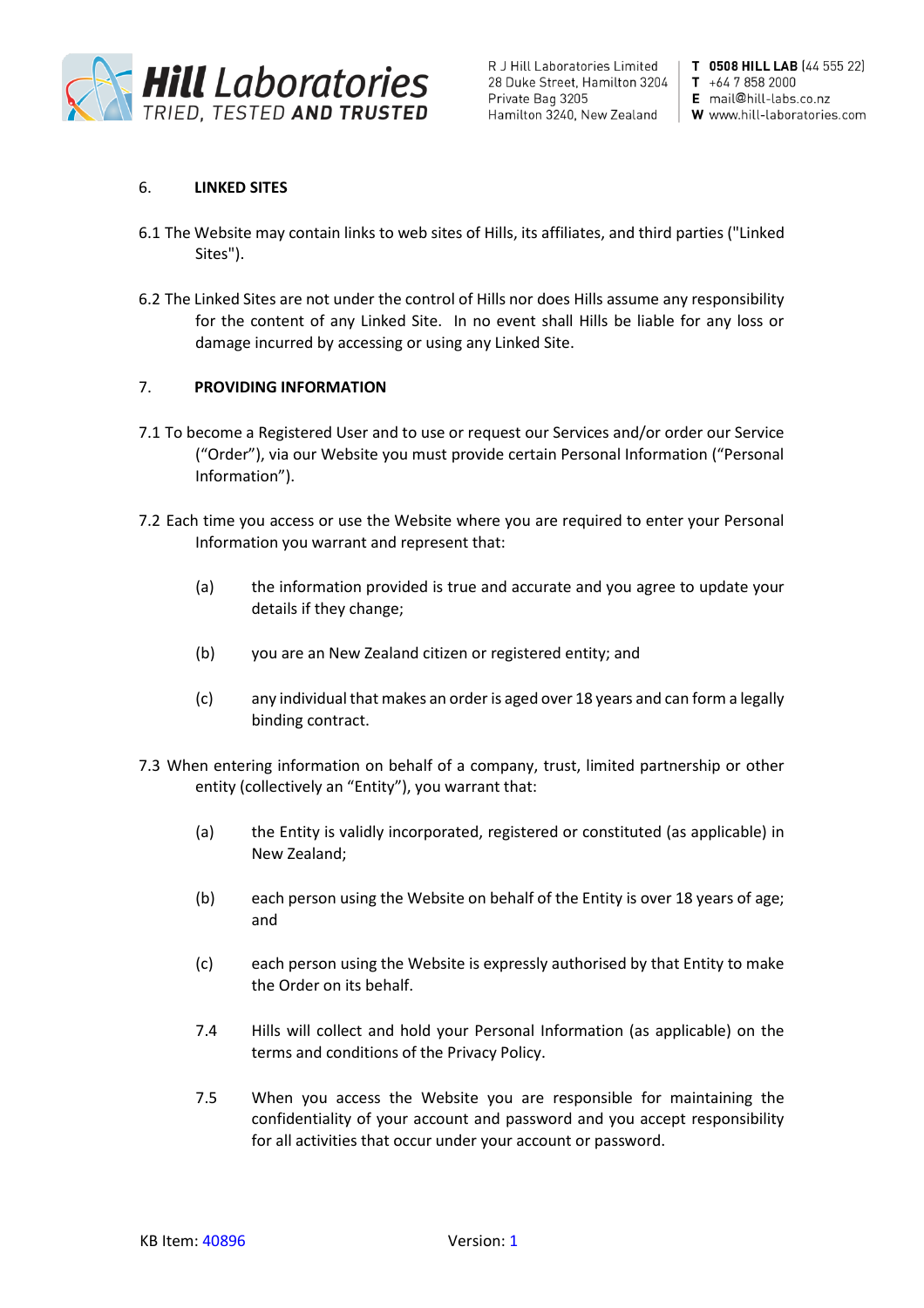

R J Hill Laboratories Limited | 28 Duke Street, Hamilton 3204 Private Bag 3205 Hamilton 3240, New Zealand | W www.hill-laboratories.com

T 0508 HILL LAB (44 555 22)  $T + 6478582000$ E mail@hill-labs.co.nz

- 7.6 Hills may (in its sole discretion) refuse to transact with you or provide and Services for any Hills service for any reason, including (without limitation) where:
- (a) information is not provided or the information provided is false or misleading; or
- (b) credit checks conducted by Hills are not to its satisfaction.

# 8. **SERVICE AVAILABILITY**

- 8.1 From time to time, some services may be unavailable and your Order (or part of your Order) may not be able to be fulfilled. If this happens, we will refund you any amount paid to us.
- 8.2 We may withdraw or suspend any Service displayed on the Website, either temporarily or permanently, at any time without notice. Hills will not be liable to you for any loss you or any third party suffer as a result of a withdrawal or suspension of sale of a particular service.

# 9. **CANCELLING ORDERS**

9.1 Hills reserves the right to cancel your Order for any reason, including (without limitation) where Hills believes the Order to be fraudulent or constitutes a misuse of a promotional or marketing activity or where an error has occurred including but not limited to errors relating to pricing. If we do cancel or withdrawal or restrict our Services, we accept no liability for any resulting damages or costs suffered by you, however we will refund the purchase price to you (where it has already been paid).

# 10. **DELIVERY OR COLLECTION**

- 10.1 Delivery of the Services shall be made electronically by us to you. We will notify you via email when your Services have been delivered.
- 10.2 Delivery of your Services shall be deemed to be made to you at the time we notify you via email that your services have been delivered.

# 11. **SECURITY**

11.1 Hills uses reasonable endeavours to ensure this Website, and any transactions conducted on it, are secure. However, you acknowledge that the security of information and payments transmitted via the Internet can never be entirely secure or error free. Hills will not be liable for any damages suffered due to failure, delay, interception or manipulation of electronic communications by third parties on any computer programmes (e.g. those used for transmission of viruses).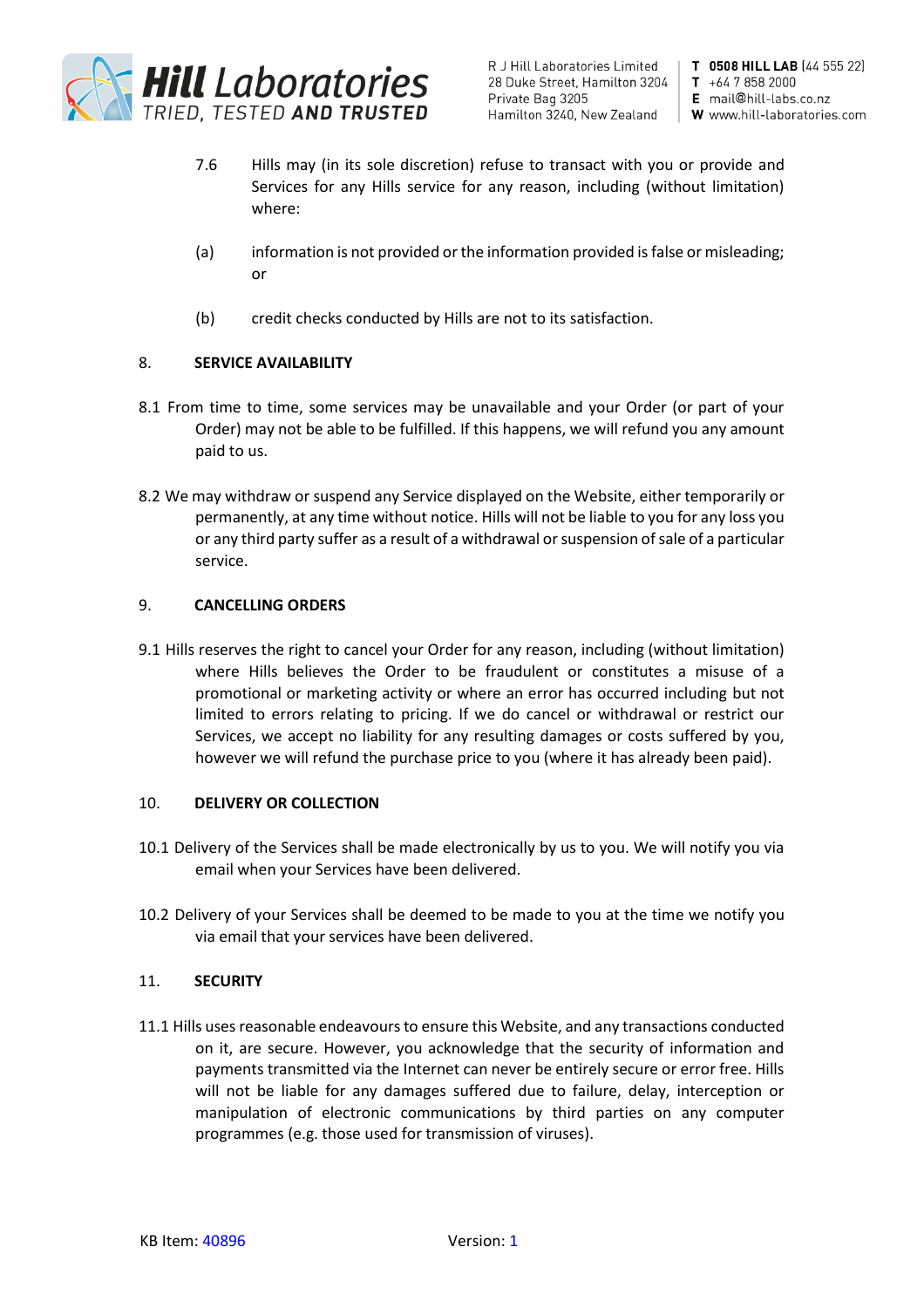

R J Hill Laboratories Limited | 28 Duke Street, Hamilton 3204 Private Bag 3205 Hamilton 3240, New Zealand

T 0508 HILL LAB (44 555 22)  $T + 6478582000$ E mail@hill-labs.co.nz W www.hill-laboratories.com

### 12. **COPYRIGHT AND TRADE MARKS**

- 12.1 Copyright to the documents, images, and other materials on the Website belong to Hills, or Hills has a licence to use the copyright, unless otherwise specified.
- 12.2 All materials on the Website are protected by copyright laws and other applicable international laws and treaty provisions.
- 12.3 You are prohibited from using, duplicating, altering, uploading, posting, sending, distributing, lending, transferring, selling, and publishing any materials on this Website without Hills' prior written permission except:
	- (a) for personal use;
	- (b) as permitted under the Copyrights Act 1994; and
	- (c) to the extent defined in the Website.
- 12.4 Hills' name, product names, and the logos used on the Website are the trade marks or registered trade marks of Hills. Other product names and company names used on the Website are trade names, trademarks, or registered trademarks of the respective companies.

#### 13. **USE OF YOUR INFORMATION**

13.1 Any communication you make with Hills, including but not limited to sending any comment, questions, information, proposals or ideas will become the property of Hills and Hills will be free to use it in whatever way Hills wishes, for any commercial or noncommercial purpose without compensation to you or to any other person who has transmitted it to the Website or to Hills in any other way. You acknowledge that it is original and does not infringe the intellectual property rights of third parties.

#### 14. **OUR LIABILITY**

- 14.1 The information in this Website is provided "as is" and excludes to the fullest extent possible under law, any warranty of any kind, either express or implied, including, but not limited to, the implied warranties of merchantability, fitness for a particular purpose, and non-infringement.
- 14.2 Hills does not guarantee or represent the accuracy, timeliness, or availability of the contents of the Website and that it will always operate or be free from errors, including but not limited to the descriptions of Services, or any images displayed on the Website. However, errors and omissions in this Website and the information on it may occur from time to time.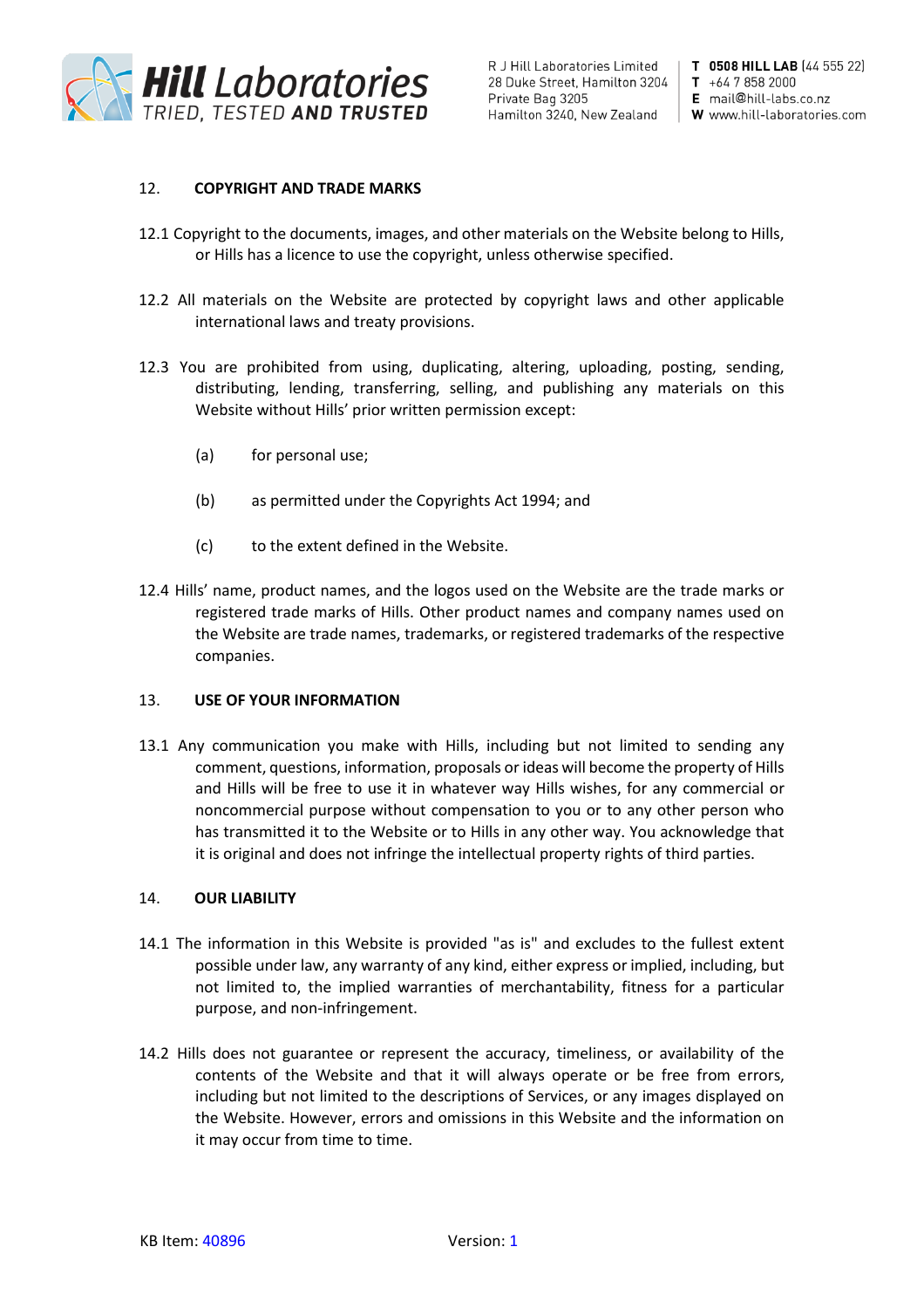

R J Hill Laboratories Limited | 28 Duke Street, Hamilton 3204 | T +64 7 858 2000 Private Bag 3205 Hamilton 3240, New Zealand | W www.hill-laboratories.com

T 0508 HILL LAB (44 555 22) E mail@hill-labs.co.nz

- 14.3 If your Order is affected by a genuine human or system error (including in a description, an image or a price), we reserve the right to refund any amount paid to us.
- 14.4 To the maximum extent permitted by law, Hills does not accept any liability for, any incidental, indirect, special or consequential damages arising out of, or in connection with your use of the Website (including purchasing Hills services) which may be caused by:
	- (a) the use of or inability to use this Website, which may directly or indirectly result from any opinion, information, advice, representation or omission contained on this Website; or
	- (b) equipment shutdown due to disaster, line problems/failure, or maintenance; computer viruses, corrupted files, or any other similar software or data; or data tampering, unauthorised access, or leakage by third parties, etc.
	- 14.5 You will indemnify Hills against any loss of or damage to property, data or software which is lost, corrupted, deleted or altered due to your act or omission.
	- 14.6 Hills shall not be liable for any loss or damage arising out of any change or alteration to the contents and suspension or closure of the Website, regardless of the reason. The Website may provide information about Services that are not available in some areas.
	- 14.7 Hills may host third party content on the Website such as advertisements and endorsements belonging to third parties. Hills is not responsible for that content. You agree to indemnify and hold Hills harmless from all claims, losses, actions, damages, costs and expenses including legal fees arising from or in connection with your use of

the Website or your dealings with Hills, including information you provide Hills, to the extent that it was not caused as a direct result of Hills' negligence.

- 14.8 We will not be held responsible for any delay or failure to comply with our obligations under these Terms and Conditions if the delay or failure arises from any cause which is beyond our reasonable control. This condition does not affect your right to have your Order sent to you within a reasonable time.
- 14.9 In no case shall Hills maximum liability exceed the amount of ten New Zealand dollars (NZD\$10.00).
- 14.10 You represent and warrant to Hills that Hills will not be liable for any expense or injury (including indirect loss such as loss of revenue, profits, anticipated savings, goodwill or business opportunity, injury to your reputation) in contract, tort, under statue or otherwise, as a result of, or arising directly or indirectly from or in connection with these Terms and Conditions.